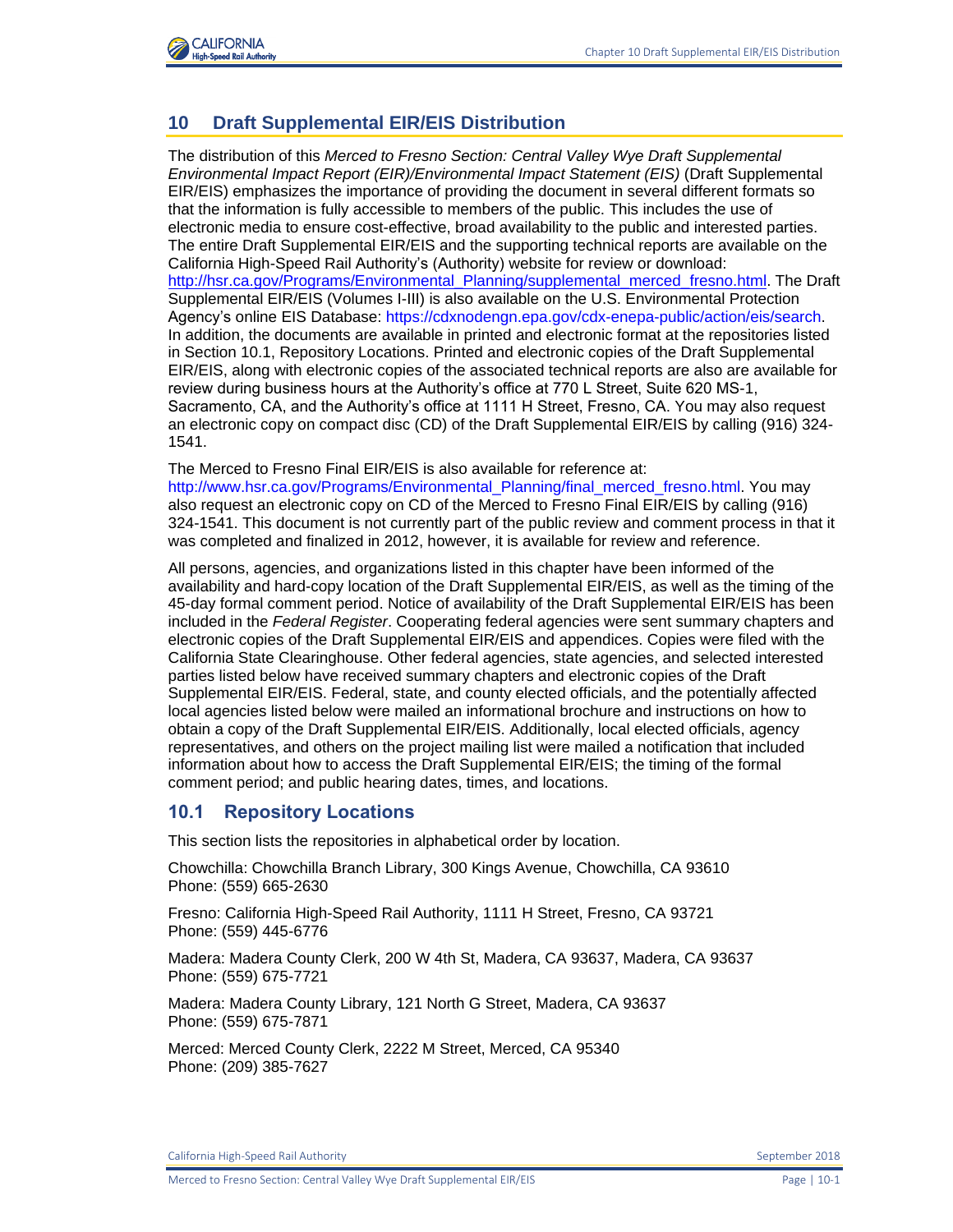U.S. Department of Transportation<br>Federal Railroad Administration

Merced: Merced County Library, 2100 O Street, Merced, CA 95340 Phone: (209) 385-7643

Sacramento: California High-Speed Rail Authority, 770 L Street, 620 MS-1, Sacramento, CA 95814 Phone: (916) 324-1541

## **10.2 Federal Agencies**

This section lists the federal agencies in alphabetical order.

Advisory Council on Historic Preservation, Executive Director, Washington, DC

Bureau of Indian Affairs, Regional Director, Sacramento, CA

Bureau of Land Management, State Director, Sacramento, CA

Bureau of Reclamation Mid-Pacific Regional Director, Sacramento, CA

Department of Housing and Urban Development, Secretary, Washington, DC

Federal Aviation Administration, Planning and Programming Branch, Supervisor, Capacity Section, Lawndale, CA

Federal Emergency Management Agency, Region 9, Director of External Affairs, Oakland, CA

Federal Highway Administration, Division Administrator, Sacramento, CA

Federal Highway Administration, Environmental Coordinator, Merced, CA

Federal Railroad Administration, Office of Passenger and Freight Programs, Washington, DC

Federal Transit Administration, Office of Planning and Program Development, Director, San Francisco, CA

Federal Transit Administration, Office of Planning and Program Development, Director, Washington, DC

National Oceanic and Atmospheric Administration, National Marine Fisheries Service, Assistant Regional Administrator of Habitat Conservation, Sacramento, CA and Long Beach, CA

Surface Transportation Board, Office of Environmental Analysis, Washington, DC

U.S. Department of Agriculture, Farm Service Agency, California State Executive Director, Davis, CA

U.S. Department of Agriculture, National Resource Conservation Service, State Resource Conservationist, Davis, CA

U.S. Department of Agriculture, Natural Resources Conservation Service, Area III, Fresno, CA

U.S. Department of Agriculture, Office of the Secretary, Washington, DC

U.S. Department of Agriculture, State Soil Scientist, State Resource Conservationist, Davis, CA

U.S. Department of Army, Corps of Engineers, Regulatory Branch, Project Manager, Sacramento District, Sacramento, CA

U.S. Department of Energy, Secretary, Washington, DC

U.S. Department of Homeland Security, Mather, CA

U.S. Department of the Interior, Director, Washington, D.C.

U.S. Department of the Interior, Office of Environmental Policy and Compliance, Washington, DC

U.S. Environmental Protection Agency, Region 9, Regional Administrator, San Francisco, CA and Washington, D.C.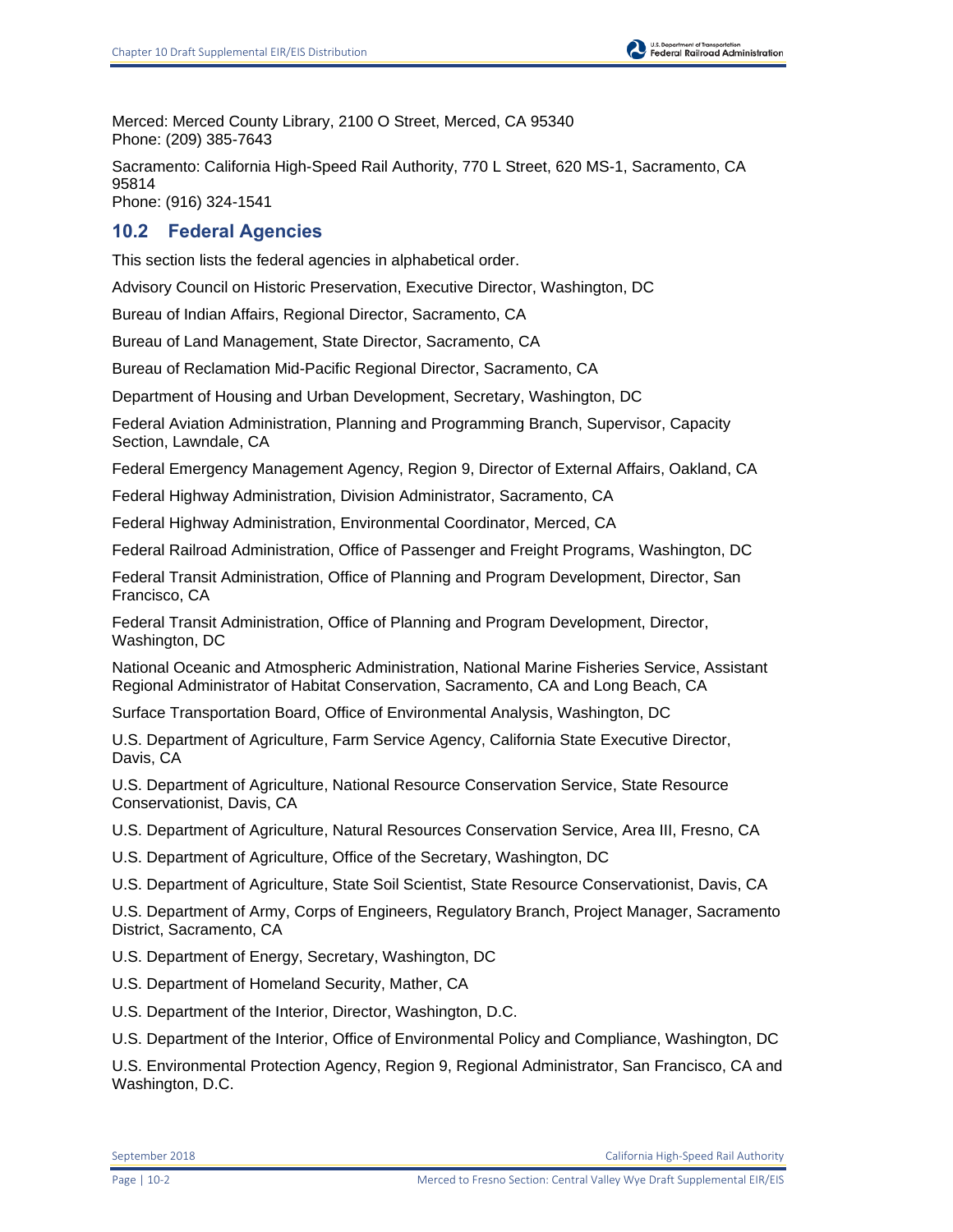

- U.S. Fish and Wildlife Service, Pacific Southwest Region Field Supervisor, Sacramento, CA
- U.S. Fish and Wildlife Service, Regional Director, Sacramento, CA

#### **10.3 State Agencies**

This section lists the state agencies in alphabetical order.

California Air Resources Board, Chairman, Sacramento, CA

California Business, Consumer Services, and Housing Agency, Secretary, Sacramento, CA

California Department of Conservation, Director, Sacramento, CA

California Department of Corrections and Rehabilitation, Environmental Planning Section, Chief, Sacramento, CA

California Department of Fish and Wildlife, Program Coordinator for Environmental Review and Permitting, Sacramento and Regional Manager, Central Region, Fresno, CA

California Department of Housing and Community Development, Director, Sacramento, CA

California Department of Parks and Recreation, Chief of Natural Resources, Sacramento, CA

California Department of Pesticide Regulation, Director, Sacramento, CA

California Department of Toxic Substances Control, Director, Sacramento, CA

California Department of Transportation, Chief Deputy Director, Sacramento, and District Directors from Districts 6, and 10, Sacramento, CA

California Department of Water Resources, Environmental Services Office, Chief, Sacramento, CA

California Environmental Protection Agency, Secretary for Environmental Protection, Sacramento, CA

California Highway Patrol, Central Division Office, Chief, Fresno, CA

California Highway Patrol, Fresno Office, Commander, Fresno, CA

California Highway Patrol, Headquarters, Commissioner, Sacramento, CA

California Highway Patrol, Madera Office, Commander, Madera, CA

California Public Utilities Commission, Rail Safety and Crossing Branch and Energy Division, Staff, San Francisco, CA

California State Lands Commission, Executive Officer, Sacramento, CA

California State Transportation Agency, Secretary, Sacramento, CA

California Transportation Commission, Executive Director, Sacramento, CA

Governor's Office of Planning and Research, State Clearinghouse, Senior Planner, Sacramento, CA

Native American Heritage Commission, Environmental Specialist, Sacramento, CA

State Historic Preservation Officer, State Historian, Sacramento CA

State Water Resources Control Board, Staff, Regulatory Division, Sacramento, CA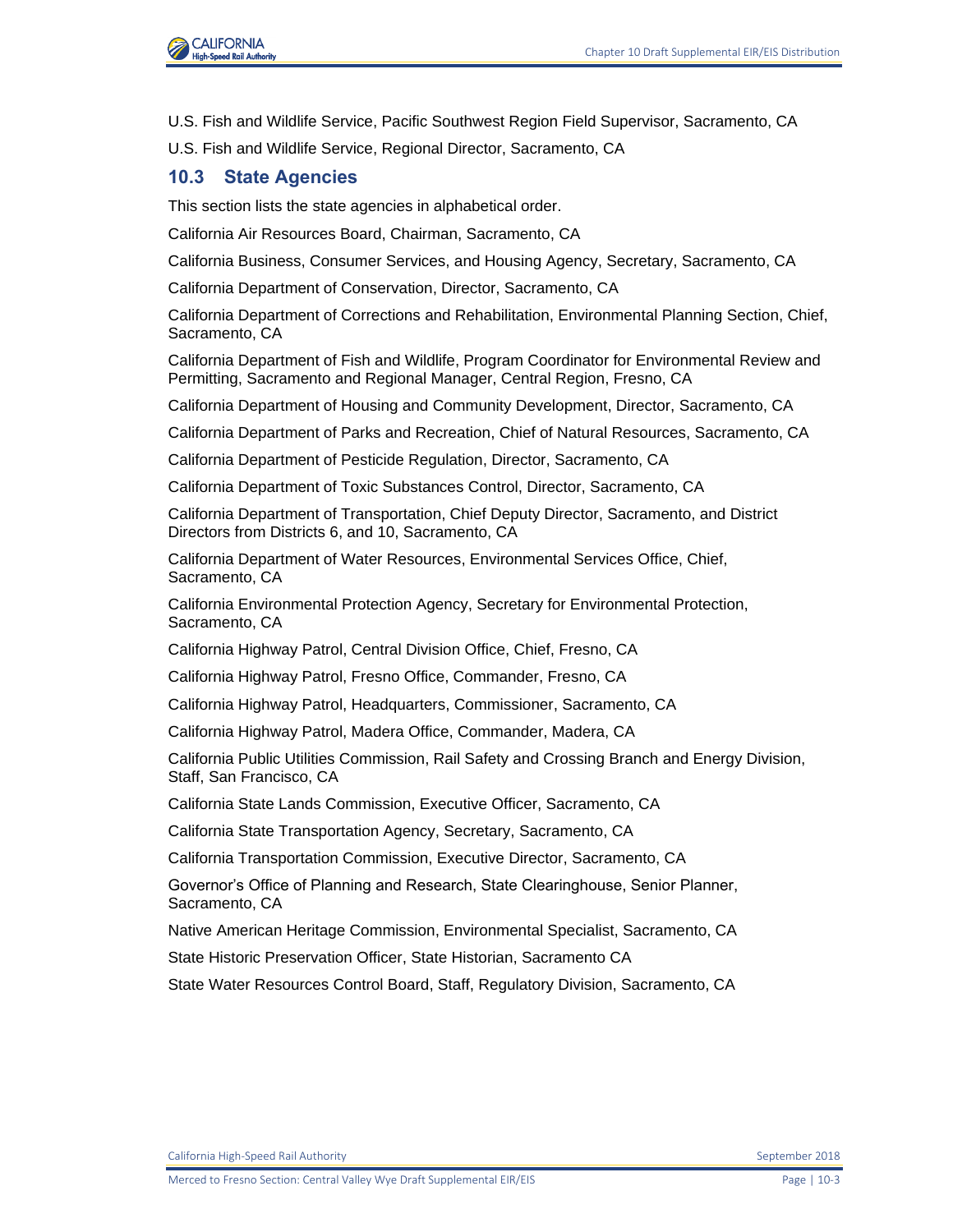## **10.4 Elected Officials**

Other local elected officials not listed below have been notified regarding the availability of the Draft Supplemental EIR/EIS.

## **10.4.1 Federal Elected Officials**

In all the subsections below, the elected officials are listed in alphabetical order by last name.

## **10.4.1.1 U.S. Senators**

The Honorable Dianne Feinstein, U.S. Senate, California

The Honorable Kamala Harris, U.S. Senate, California

## **10.4.1.2 U.S. House of Representatives**

The Honorable Anna Eshoo, 18th Congressional District

The Honorable Zoe Lofgren, 19th Congressional District

The Honorable Jim Panetta, 20th Congressional District

The Honorable Paul Ryan, Speaker of the House

## **10.4.2 State Elected Officials**

## **10.4.2.1 Governor**

The Honorable Edmund G. Brown Jr., Governor of California

## **10.4.2.2 State Senate**

The Honorable Tom Berryhill, 8th Senate District The Honorable Anthony Canella, 12th Senate District The Honorable Jean Fuller, 16th Senate District The Honorable Robert Hertzberg, 18th Senate District The Honorable Andy Vidak, 14th Senate District

## **10.4.2.3 State Assembly**

The Honorable Joaquin Arambula, 31st Assembly District The Honorable Frank Bigelow, 5th Assembly District The Honorable David Chiu, 17th Assembly District The Honorable Adam Gray, 21st Assembly District

# **10.4.3 Regional County Board of Supervisors**

#### **Madera County**

The Honorable Brett Frazier The Honorable Max Rodriguez The Honorable David Rogers The Honorable Tom Wheeler The Honorable Robert Poythress **Merced County** The Honorable Daron McDaniel

The Honorable Jerry O'Banion

September 2018 California High-Speed Rail Authority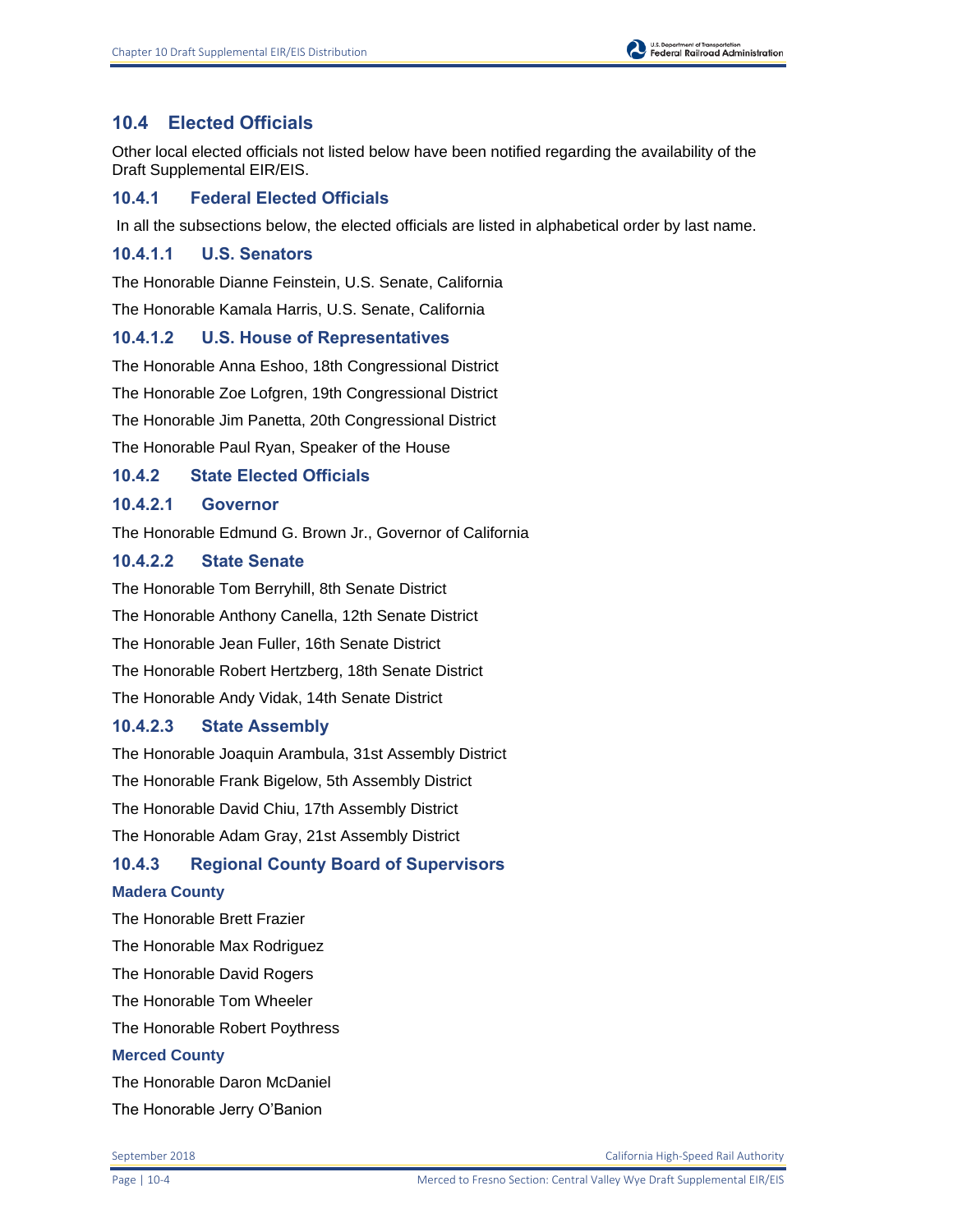

The Honorable Rodrigo Espinoza The Honorable Lee Lor The Honorable Lloyd Pareira **Fresno County** The Honorable Sal Quintero The Honorable Nathan Magsig

#### **Stanislaus County**

The Honorable Vito Chiesa

The Honorable Jim DeMartini

The Honorable Dick Monteith

The Honorable Terry Withrow

The Honorable Kristen Olsen

## **10.4.4 Local Government Officials**

## **10.4.4.1 Mayors**

The Honorable Mayor Dennis Haworth, Chowchilla The Honorable Mayor Mike Murphy, Merced The Honorable Andrew Medellin, Madera The Honorable Mayor Michael Van Winkle, Waterford

## **10.4.4.2 City Council Members**

#### **Chowchilla**

The Honorable John Chavez The Honorable Waseem Ahmed The Honorable Ray Barragan (Mayor Pro Tem) The Honorable Mary Gaumnitz

#### **Madera**

The Honorable Cecelia Foley Gallegos The Honorable Donald E. Holley The Honorable William Oliver The Honorable Jose Rodriguez The Honorable Derek Robinson Sr. The Honorable Charles Flores Rigby **Merced** The Honorable Michael Belluomini The Honorable Kevin Blake

The Honorable Anthony Levi Martinez

- The Honorable Jill McLeod
- The Honorable Josh Pedrozo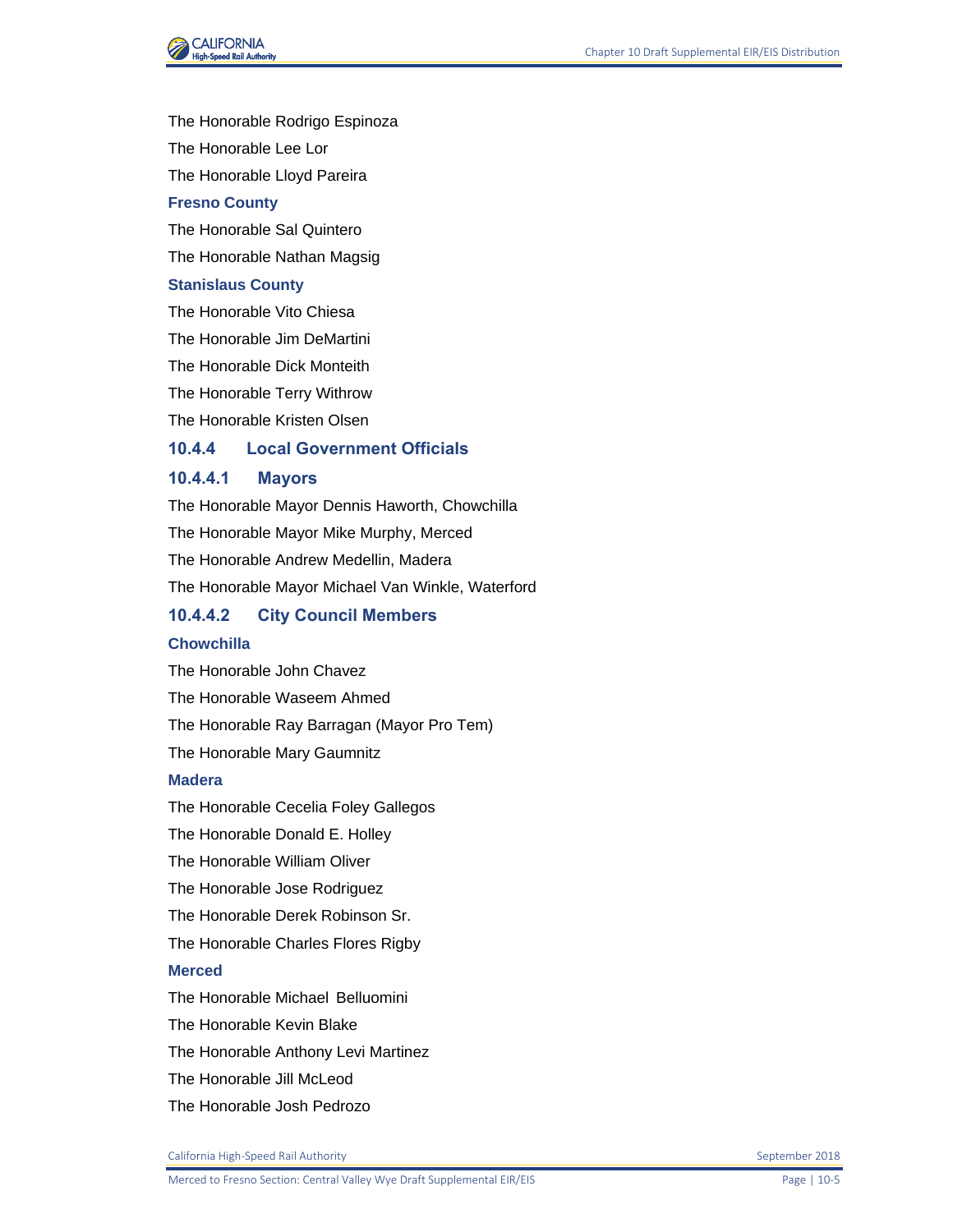

#### **Waterford**

The Honorable Jose Aldaco The Honorable Ken Krause The Honorable Joshua Whitfield The Honorable Thomas Powell

## **10.4.5 Agricultural Commissioners**

Ms. Stephanie "Stevie" McNeill, Madera County Agricultural Commissioner Mr. Milton O'Haire, Stanislaus County Agricultural Commissioner Mr. David A. Robinson, Merced County Agricultural Commissioner Mr. Les Wright, Fresno County Agricultural Commissioner **10.5 Regional/Local Agencies**

# This section lists the regional and local agencies in alphabetical order. California Transportation Foundation, Sacramento, CA Central California Irrigation District, Los Banos, CA Central Valley Flood Protection Board, Sacramento, CA Central Valley Regional Water Quality Control Board, Fresno, CA Chowchilla Irrigation District, Chowchilla, CA City of Chowchilla, City Administrator and Community Development Manager City of Madera, City Administrator and Planning Department City of Merced, City Manager, Assistant City Manager, and Planning Manager City of Waterford, City Manager and Planning Department Fresno County, Division of Public Works and Planning, Fresno, CA Fresno County, Fire Chief, Sanger, CA Grassland Water District, Los Banos, CA Henry Miller Reclamation District 2131, Dos Palos, CA Lower San Joaquin Levee District, Manager, Dos Palos, CA Madera County, Administrative Officer & Resource Management Agency, Madera, CA Madera County, Fire Marshall, Madera, CA Madera County Transportation Commission, Executive Director, Madera, CA Madera Irrigation District, General Manager, Madera, CA Madera Valley Water Company, Madera, CA Merced County Association of Governments, Executive Director, Merced, CA Merced County, Executive Officer and Planning Department, Merced, CA Merced County, Fire Marshall, Atwater, CA Merced Irrigation District, Deputy General Manager, Merced, CA San Joaquin Regional Rail Commission, Chairperson, Stockton, CA San Joaquin River Conservancy, Executive Officer, Fresno, CA

September 2018 California High-Speed Rail Authority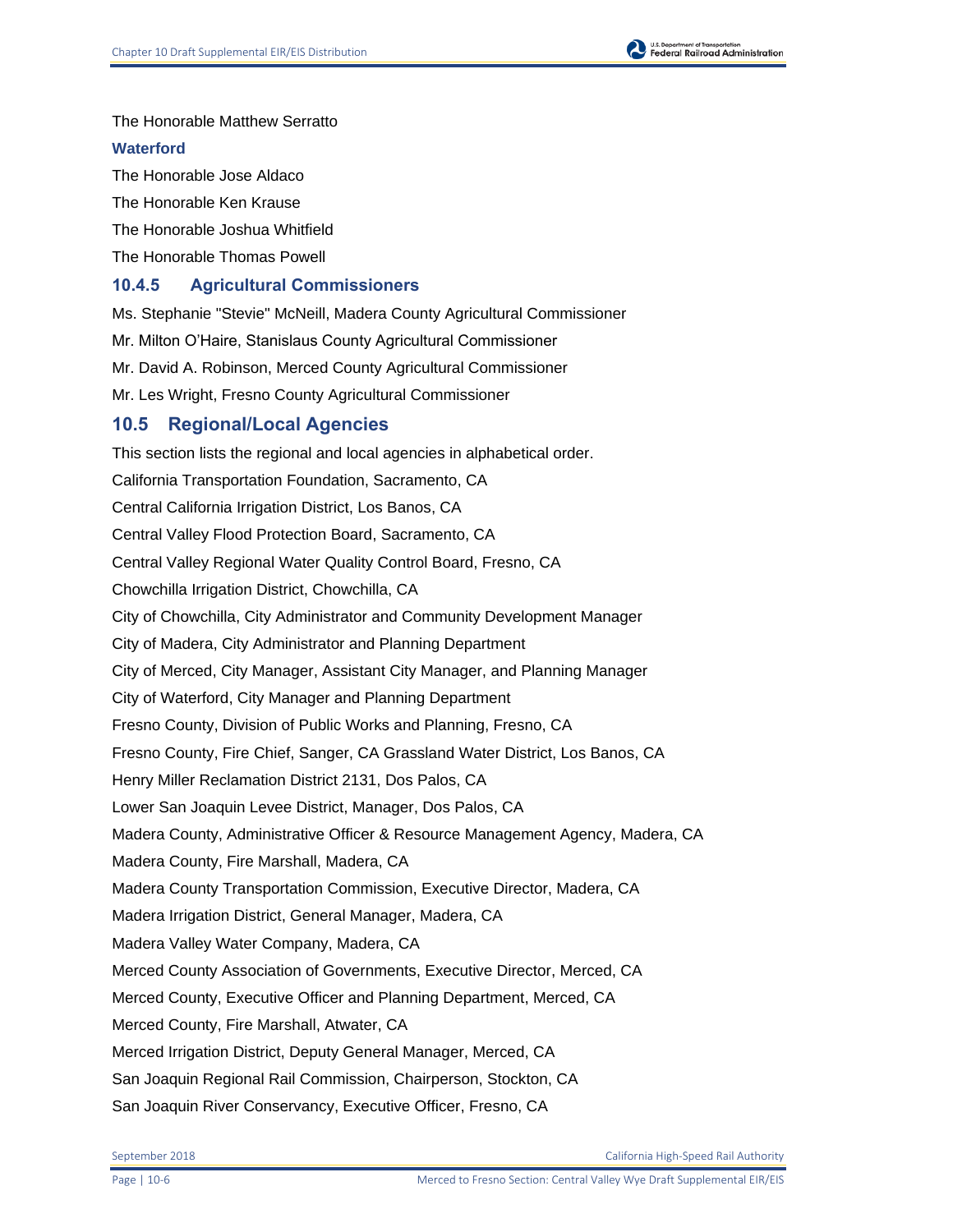

San Joaquin Valley Air Pollution Control District, Governing Board Chairperson, Fresno, CA Stanislaus County, Fire Marshall, Modesto, CA Stanislaus County, Planning and Community Development Department, Modesto, CA **10.6 Organizations and Businesses** This section lists organizations and businesses in alphabetical order. California Native Plant Society, Executive Director, Sacramento, CA CertainTeed, Chowchilla, CA Dos Palos Cotton Gin Co-op, Dos Palos, CA Fagundes Dairy, Merced, CA Fagundes Ranches, Chowchilla, CA Fairmead Community and Friends, Madera, CA Fresno County Farm Bureau, Executive Director, Fresno, CA Greenhills Estates, Chowchilla, CA J. Marchini Farms, Le Grand, CA Madera County Farm Bureau, Executive Director, Madera, CA Merced County Farm Bureau, Executive Director, Merced, CA Minturn Nut Company, Le Grand, CA Office of Lee R. Boese, D.D.S., M.S.D., A.B.O. and Lee R. Boese, Jr., D.D.S. Pacific Gas and Electric, Fresno, CA Preserve Our Heritage, Directors, Chowchilla, CA Stanislaus County Farm Bureau, Executive Director, Modesto, CA Union Pacific Railroad, Special Representative, Sacramento, CA Wildlands, Inc., Rocklin, CA

## **10.7 Native American Contacts**

This section lists Native American tribes, councils, or rancheria in alphabetical order. Amah Mutsun Tribal Band of Mission San Juan Bautista Big Sandy Rancheria of Western Mono Indians of California California Valley Miwok Tribe\*\* Choinumni Tribe of Yokuts Chowchilla Tribe of Yokuts\*\* Cold Springs Rancheria of Mono Indians\*\* Dumna Wo Wah Tribal Government Dunlap Band of Mono Indians Kings River Choinumni Farm Tribe North Fork Mono Tribe\*\* North Fork Rancheria Band of Mono Indians\*\* North Valley Yokuts

California High-Speed Rail Authority September 2018